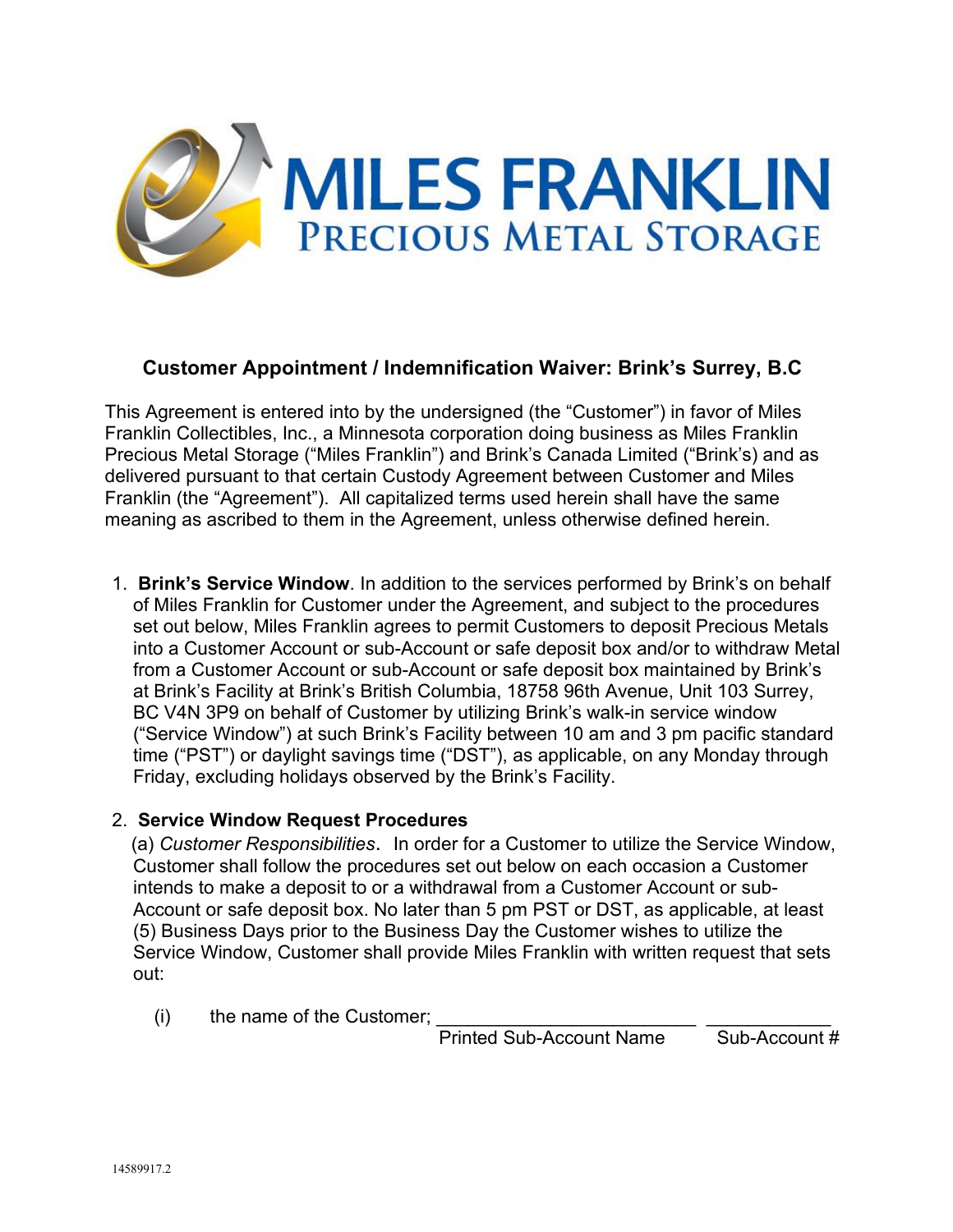(ii) the Business Day and time the Customer desires to arrive at the Service Window (the "Appointment Time" must be a 2-hour window. Example: 1pm-3pm)

Date:  $1$  /  $1$  Time from: to  $\qquad \qquad$ 

- (iii) deposit and/or withdrawal instructions to or from the applicable Customer Account or sub-Account, that includes a description of the type and denomination and serial number of the Metal to be deposited or withdrawn;
- (iv) a copy of the Customer's government issued identification card; and
- (v) the make, model, color and license plate number of the Customer's vehicle.

| Make: _________________ |                                              |
|-------------------------|----------------------------------------------|
| Model: ________________ |                                              |
| Color:                  |                                              |
| Year: $\qquad \qquad$   |                                              |
| Plate#: ____________    |                                              |
| Province/State:         | the company of the company of the company of |

- 3. **Service Window Access.** Customer must comply with the procedures set out below in order to access the Service Window. Customer understands and agrees that in the event they do not follow such procedures, or any other Brink's security procedures, Brink's shall have the right to deny the Customer access to the Service Window. Upon arriving at Brink's Facility:
	- (i) the Customer must park its vehicle in designated visitor's parking at the Brink's Facility;
	- (ii) the make, model, color and license plate number of the Customer's vehicle must match the make, model, color and license plate number that Customer provided to Brink's under Section 2(a)(v);
	- (iii) the Customer shall use the doorbell at the entrance to the Brink's Facility, and identify himself or herself, as the case may be, through the intercom, and give a reason for the visit;
	- (iv) when the Customer has been granted access into the Brink's Facility's customer vestibule, each Customer must produce its government issued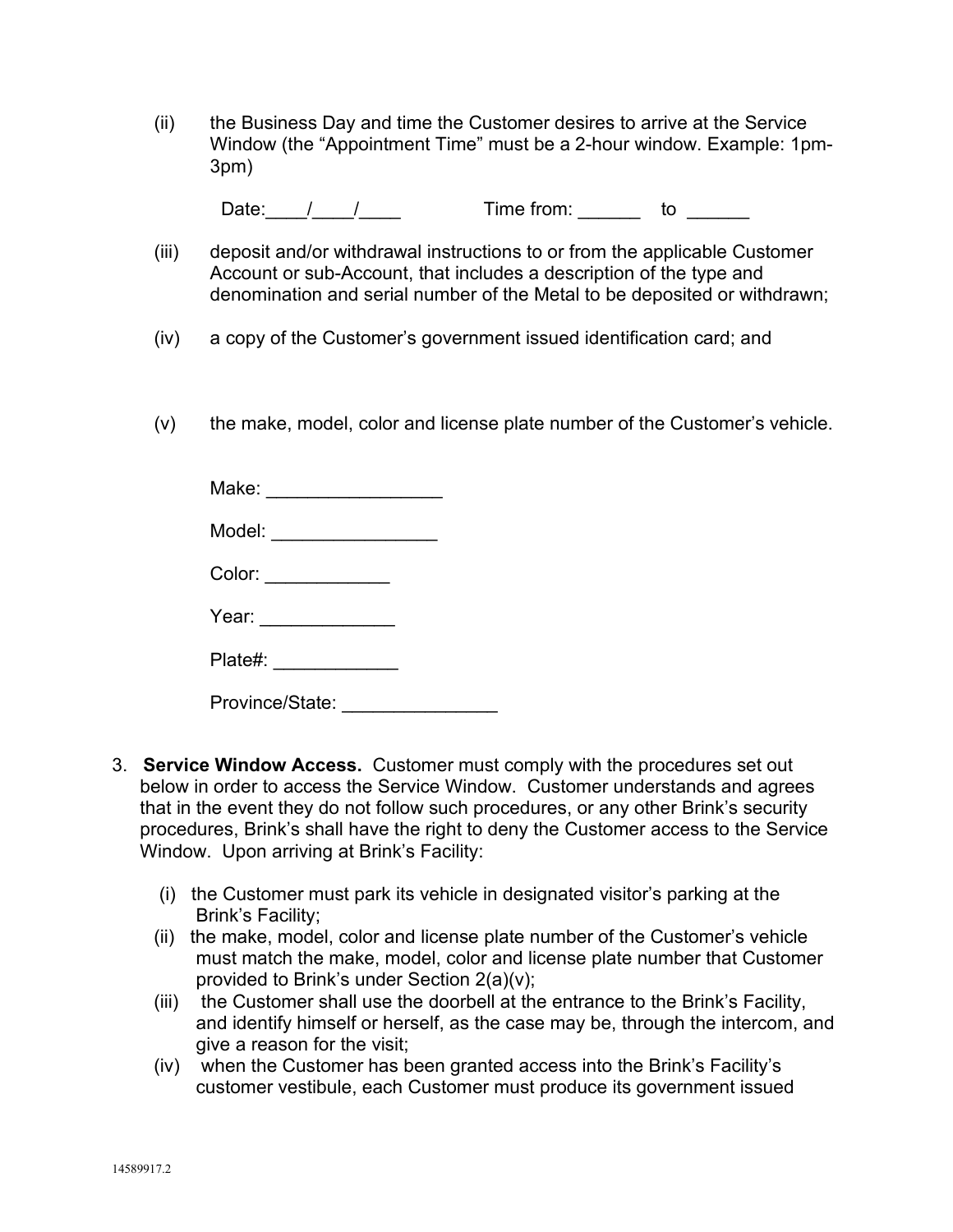identification card matching the identification provided to Brink's under Section 2(a)(iv), to the Brink's attendant.

- (v) if the Customer is withdrawing Metal, Brink's will deliver the Metal to the Customer in a sealed package(s) together with a copy of the bar list;
- (vi) the Customer will verify that the seal numbers of the package(s) match the numbers listed on the bar list, then date and sign the bar list. The signed bar list is then transferred back to the Brink's attendant;
- (vii) if the Customer is depositing Metal into a Customer Account or sub-Account, the Customer will be provided with a tamper evident bag(s), into which the Customer must place the Metal, seal the bag(s) and the seal numbers recorded on bar list. The Customer will then deliver the sealed bag(s) containing the Metal and a copy of the bar list to the Brink's attendant. The Brink's attendant will verify the seal number on the sealed bag, date, and sign the bar list, and return the signed bar list to the Customer; and
- (viii) upon Brink's attendant releasing the lock on the vestibule door to the Brink's Facility, the Customer shall promptly exit the Brink's Facility and leave Brink's premises.

Brink's shall accept all Metal from a Customer on behalf of Customer on a "said to contain" basis. Brink's will verify the contents of each sealed bag deposited by a Customer within one (1) Business Day of deposit. Miles Franklin will promptly notify Customer of any discrepancy, it being understood by Customer that Brink's count of the contents of each sealed bag deposited shall be binding and conclusive. Within one (1) Business Day of completing the Customer's Metal deposit and/or withdrawal transaction, Miles Franklin will send a written confirmation to Customer that such transaction has been completed, together with advice as to the Customer Account or sub-Account that was debited and/or credited, as the case may be.

4. **Brink's & Miles Franklin Liability**. Subject to all terms, limitations and exclusions in the Agreement in respect of Brink's & Miles Franklin's liability for loss, damage or destruction of Metal, Brink's & Miles Franklin's liability for any Metal deposited by a Customer into a Customer Account or sub-Account shall begin upon Brink's taking possession of the Metal at the Service Window and receiving a copy of the bar list signed by the Customer. Brink's & Miles Franklin's liability for any Metal delivered to a Customer from a Customer Account or sub-Account under this Addendum shall terminate when Brink's delivers the Metal and a copy of the bar list signed by Brink's attendant to the Customer at the Service Window.

6. **Indemnity**. Customer does hereby release, indemnify and hold harmless Brink's & Miles Franklin's from and against any and all liability Brink's & Miles Franklin's may incur from any claims, disputes, suits, proceedings at law or in equity, loss, liabilities, costs, payments, injury, damage and expenses of any nature (including attorney's fees and court costs) (i) in connection with a Customer being on the premises of Brink's Facility, or entering or leaving therefrom, and/or (ii) as a consequence of any failure by Customer to perform Customer obligations in respect of Customer identification requirements under applicable law.